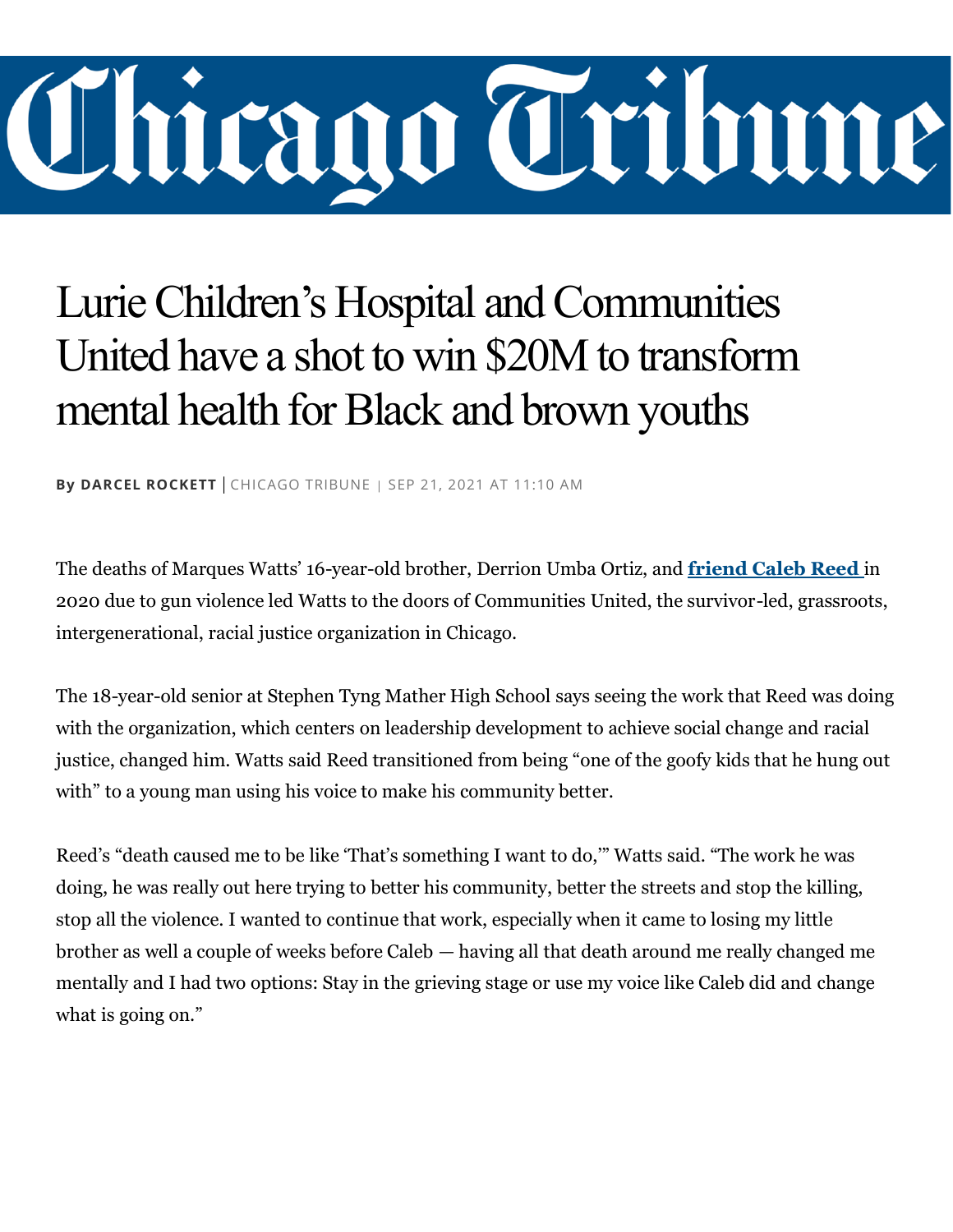

Caleb Reed was a leader with Voices of Youth in Chicago Education, a coalition of community organizations advocating racial justice in the education system. (Jose M. Osorio / Chicago Tribune)

Watts has been a youth leader with Communities United for a year, and in that time, he's seen his school council vote in favor of removing the police offers who work as school resource officers. **[Parents and students said the decision](https://www.chicagotribune.com/news/breaking/ct-cps-mather-high-caleb-reed-school-resource-officer-20200812-q42gabxnnrayjjhvbixnrrqxba-story.html)** was made to honor the organizing work led by Reed. Now, Watts is setting his sights on changing the mental health landscape for youth by participating in helping Communities United, in partnership with Ann & Robert H. Lurie Children's Hospital of Chicago, develop a holistic plan for youth that moves the mental health conversation from one focused on individual treatment to one that supports community healing.

"The vast majority of kids who have been traumatized survive and recover, but they don't always use their traumatic experience or their lived experience to do something transcendent — that is to grow post-trauma," said Dr. John Walkup, chair of the Pritzker Department of Psychiatry and Behavioral Health at Lurie Children's Hospital and professor of Psychiatry and Behavioral Sciences at Northwestern University Feinberg School of Medicine.

"If you look at human beings in general that's how we're all built," he said. "We have bad times, we come through those bad times, we never forget those bad times, and hopefully we learn enough from those that we can do something better in this world because of our bad times. (Communities United and Lurie) began to put together this idea: If you've been traumatized in your community, but you get mentorship and support, and you come together to do something to heal your communities, that you will heal yourself in the process. ... Healing your community breaks the cycle."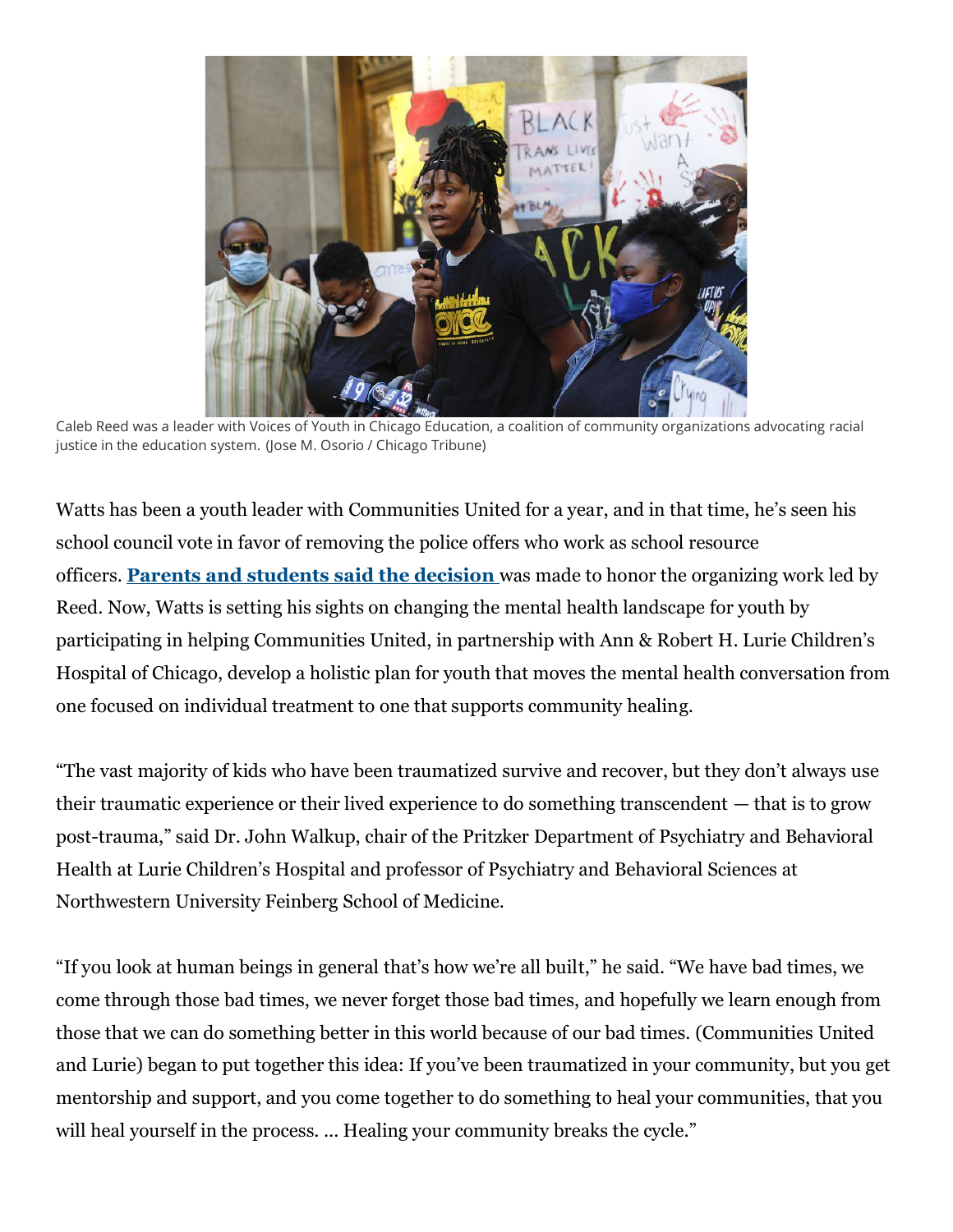The plan, "Healing Through Justice: A Community-Led Breakthrough Strategy for Healing-Centered Communities" is a 10-year road map to foster youth-led strategies on community healing that centers youth leadership in creating institutional change on mental health. The medical institution and grassroots organization will bring the plan to scale over the next nine months with a \$1 million planning grant from the W.K. Kellogg Foundation's Racial Equity 2030 Challenge. The challenge is awarding a total of \$90 million to help build and scale actionable ideas for transformative change in the systems and institutions that uphold racial inequities.

The Chicago-based organizations are one of 10 finalist teams in the global competition. If Chicago is among the winners, their project could receive up to \$20 million to bring it to fruition. Five awards totaling \$80 million will be announced in the summer of 2022. Three awardees will each receive a \$20 million grant and two awardees will each receive a \$10 million grant. Grants will be paid out over eight years to coincide with W.K. Kellogg Foundation's 100th anniversary in 2030.



Community organizer Laqueanda Reneau, center, talks with attendees during a youth meeting at the Communities United office on Sept. 20, 2021. (Armando L. Sanchez / Chicago Tribune)

"It's still in the design phases, but when we talk about healing through justice ... it's through the love," said Laqueanda Reneau, a community organizer at Communities United for the past four years. "I'm seeing our people coming into these spaces and into their schools with the pressures of the whole community, not just as that one young person that just needs to sit down and learn and understand how to do this mathematic problem. We have already been approaching our young people through that lens. Through this project,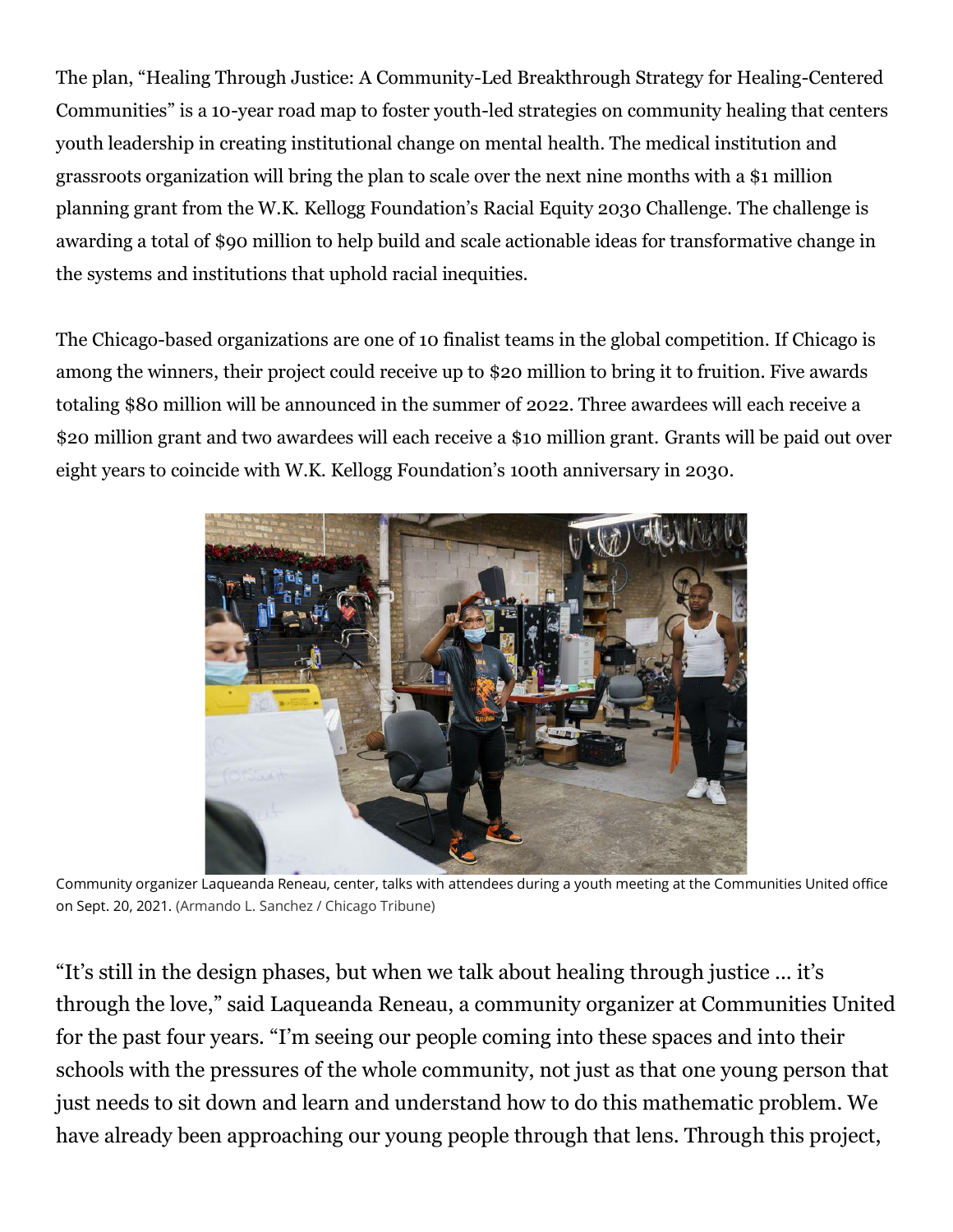the goal is for us to be able to reach even more young people. Our young people know about the reasons why our Black and brown communities are at a disadvantage. And because of that, they want to bring forward the solution."

Communities United worked with Walkup and Lurie Children's in developing the Healing Through Justice leadership development framework. During the past 10 years CU and Lurie Children's have worked together to end the zero tolerance expulsion policy in Illinois public schools; expand public health approaches like restorative justice; participate in community-based research to address underage drinking; engage youth as advisory members to guide the strategic direction of substance-use prevention; work with youth leaders to reform school discipline to be more restorative; and engage boys and young men of color to advocate for mental and behavioral health transformation.

"Lurie Children's Hospital is an institution that does mental health care and through our relationship with them, they're going to listen to our young people," Reneau said. "They've been doing this in the past. ... We're hoping we're able to change how our institutions are looking at mental health when it comes down to Black and brown youth."



Community organizer Laqueanda Reneau hands pizza to Derrick Magee, 18, during a youth meeting at the Communities United office on Sept. 20, 2021, in Chicago. (Armando L. Sanchez / Chicago Tribune)

Walkup is excited about the change that this project could yield.